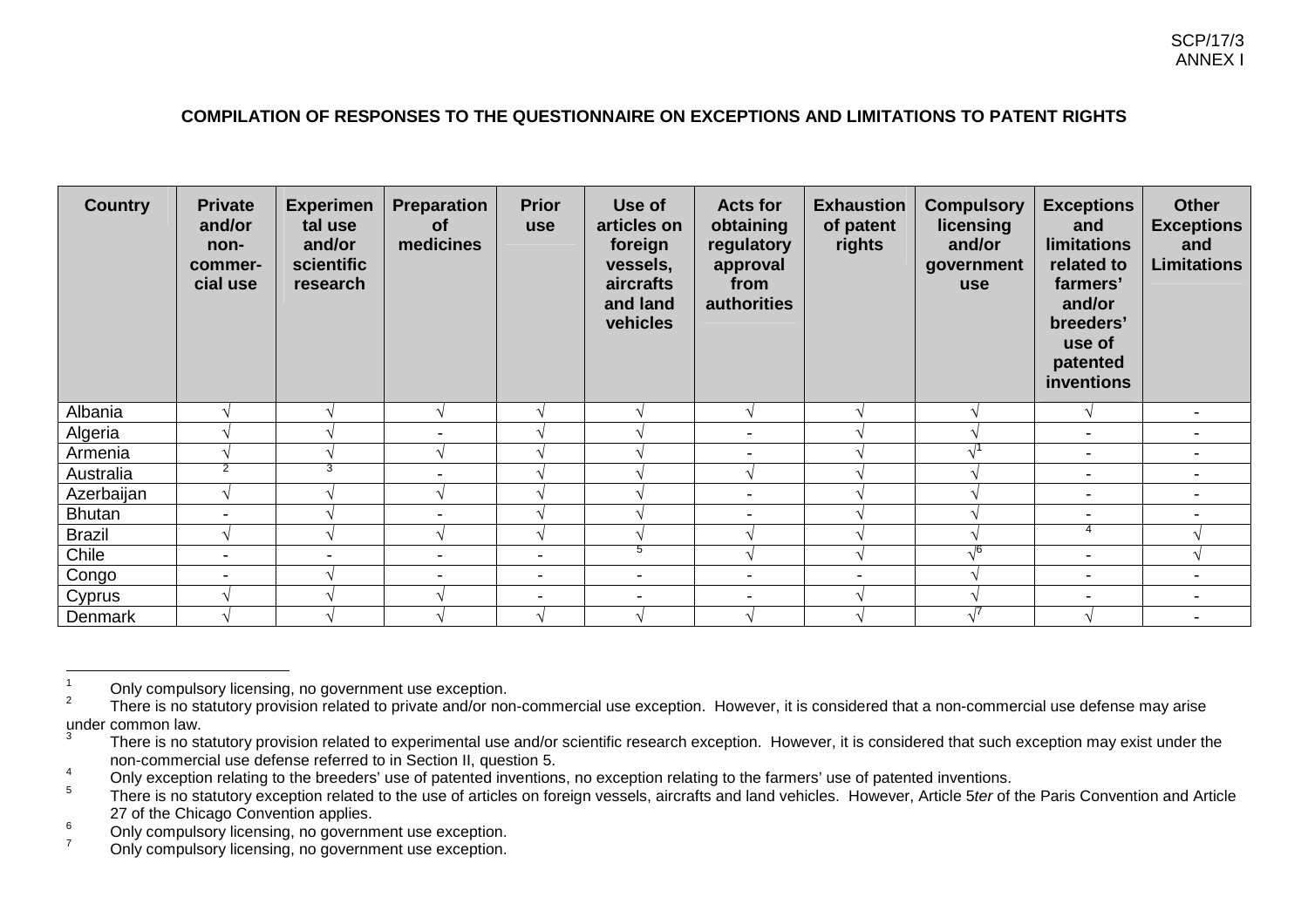| <b>Country</b>        | <b>Private</b><br>and/or<br>non-<br>commer-<br>cial use | <b>Experimen</b><br>tal use<br>and/or<br>scientific<br>research | Preparation<br><b>of</b><br>medicines | <b>Prior</b><br>use | Use of<br>articles on<br>foreign<br>vessels,<br>aircrafts<br>and land<br>vehicles | <b>Acts for</b><br>obtaining<br>regulatory<br>approval<br>from<br>authorities | <b>Exhaustion</b><br>of patent<br>rights | <b>Compulsory</b><br>licensing<br>and/or<br>government<br>use | <b>Exceptions</b><br>and<br><b>limitations</b><br>related to<br>farmers'<br>and/or<br>breeders'<br>use of<br>patented<br>inventions | <b>Other</b><br><b>Exceptions</b><br>and<br><b>Limitations</b> |
|-----------------------|---------------------------------------------------------|-----------------------------------------------------------------|---------------------------------------|---------------------|-----------------------------------------------------------------------------------|-------------------------------------------------------------------------------|------------------------------------------|---------------------------------------------------------------|-------------------------------------------------------------------------------------------------------------------------------------|----------------------------------------------------------------|
| Dominican<br>Republic | $\sqrt{ }$                                              |                                                                 | $\overline{\phantom{a}}$              | $\sqrt{ }$          | $\blacksquare$                                                                    | N                                                                             | $\sqrt{}$                                | $\sqrt{ }$                                                    |                                                                                                                                     |                                                                |
| El Salvador           | $\sqrt{}$                                               |                                                                 | $\blacksquare$                        | $\sqrt{ }$          | V                                                                                 |                                                                               | $\sqrt{ }$                               | $\sqrt{8}$                                                    |                                                                                                                                     | $\blacksquare$                                                 |
| Finland               | $\sqrt{ }$                                              |                                                                 |                                       | $\sqrt{ }$          | V                                                                                 |                                                                               | V                                        |                                                               | $\mathcal{N}$                                                                                                                       | $\overline{\phantom{a}}$                                       |
| France                | $\sqrt{ }$                                              |                                                                 |                                       | $\sqrt{ }$          | $\sqrt{}$                                                                         |                                                                               | V                                        |                                                               | $\mathcal{N}$                                                                                                                       | $\overline{a}$                                                 |
| Gambia                | $\blacksquare$                                          | $\overline{\phantom{a}}$                                        | $\blacksquare$                        | $\blacksquare$      | $\sqrt{ }$                                                                        | $\blacksquare$                                                                | V                                        | $\sqrt{ }$                                                    | $\blacksquare$                                                                                                                      | $\blacksquare$                                                 |
| Georgia               | $\sqrt{ }$                                              | $\blacksquare$                                                  | $\blacksquare$                        | $\sqrt{ }$          | $\sqrt{ }$                                                                        |                                                                               | $\sqrt{ }$                               | $\blacksquare$                                                |                                                                                                                                     |                                                                |
| Germany               | $\sqrt{ }$                                              |                                                                 |                                       | $\sqrt{ }$          | $\sqrt{ }$                                                                        |                                                                               | $\sqrt{}$                                | $\sqrt{9}$                                                    | $\mathcal{N}$                                                                                                                       | $\sqrt{}$                                                      |
| Greece                | $\sqrt{ }$                                              |                                                                 |                                       | $\sqrt{}$           | $\sqrt{}$                                                                         |                                                                               | $\sqrt{}$                                | $\sqrt{ }$                                                    | $\sqrt{ }$                                                                                                                          | $\blacksquare$                                                 |
| Honduras              | $\sqrt{ }$                                              |                                                                 | $\blacksquare$                        | $\blacksquare$      | $\blacksquare$                                                                    | $\blacksquare$                                                                | $\blacksquare$                           | $\sqrt{10}$                                                   | $\overline{\phantom{a}}$                                                                                                            | $\blacksquare$                                                 |
| Hong Kong,<br>China   | $\sqrt{ }$                                              |                                                                 |                                       | $\sqrt{ }$          | $\sqrt{ }$                                                                        | $\blacksquare$                                                                | $\overline{\phantom{a}}$                 | $\sqrt{ }$                                                    |                                                                                                                                     | $\sqrt{}$                                                      |
| <b>Hungary</b>        | $\sqrt{ }$                                              |                                                                 |                                       | $\sqrt{ }$          | $\sqrt{}$                                                                         |                                                                               | $\sqrt{ }$                               | $\sqrt{11}$                                                   | $\overline{\phantom{a}}$                                                                                                            | $\blacksquare$                                                 |
| Italy                 | $\sqrt{ }$                                              |                                                                 |                                       | $\sqrt{}$           | $\blacksquare$                                                                    |                                                                               | $\sqrt{}$                                |                                                               | 12                                                                                                                                  | $\blacksquare$                                                 |
| Japan                 | $\sqrt{}$                                               |                                                                 |                                       | $\sqrt{ }$          | $\sqrt{ }$                                                                        |                                                                               | $\sqrt{ }$                               | $\sqrt{^{13}}$                                                | $\overline{\phantom{a}}$                                                                                                            | $\overline{\phantom{a}}$                                       |
| Kyrgyzstan            | $\blacksquare$                                          |                                                                 |                                       | $\sqrt{ }$          | $\sqrt{ }$                                                                        | $\blacksquare$                                                                | $\blacksquare$                           |                                                               | $\overline{\phantom{a}}$                                                                                                            | $\blacksquare$                                                 |
| Latvia                | $\sqrt{ }$                                              |                                                                 |                                       | $\sqrt{ }$          | $\sqrt{ }$                                                                        |                                                                               | $\sqrt{ }$                               |                                                               | $\mathcal{N}$                                                                                                                       | $\overline{\phantom{a}}$                                       |
| Lithuania             | V                                                       |                                                                 |                                       | $\sqrt{ }$          | V                                                                                 |                                                                               | V                                        |                                                               | $\mathcal{N}$                                                                                                                       | $\blacksquare$                                                 |
| Madagascar            | $\sqrt{ }$                                              |                                                                 | $\blacksquare$                        | $\sqrt{ }$          |                                                                                   | $\overline{\phantom{a}}$                                                      | $\sqrt{}$                                |                                                               | $\blacksquare$                                                                                                                      | $\overline{\phantom{a}}$                                       |

<sup>8</sup><sup>o</sup> Only compulsory licensing, no government use exception.

 $\degree$  Only compulsory licensing, no government use exception.

<sup>&</sup>lt;sup>10</sup> Only compulsory licensing, no government use exception.<br>
<sup>11</sup> Only compulsory licensing, no government use exception.

Only compulsory licensing, no government use exception.<br>
<sup>12</sup> The response refers to Section VII (New Plant Varieties) of the Industrial Property Code of 2005.<br>
<sup>13</sup> Caluse response the response as a property to a conserti

<sup>&</sup>lt;sup>13</sup> Only compulsory licensing, no government use exception.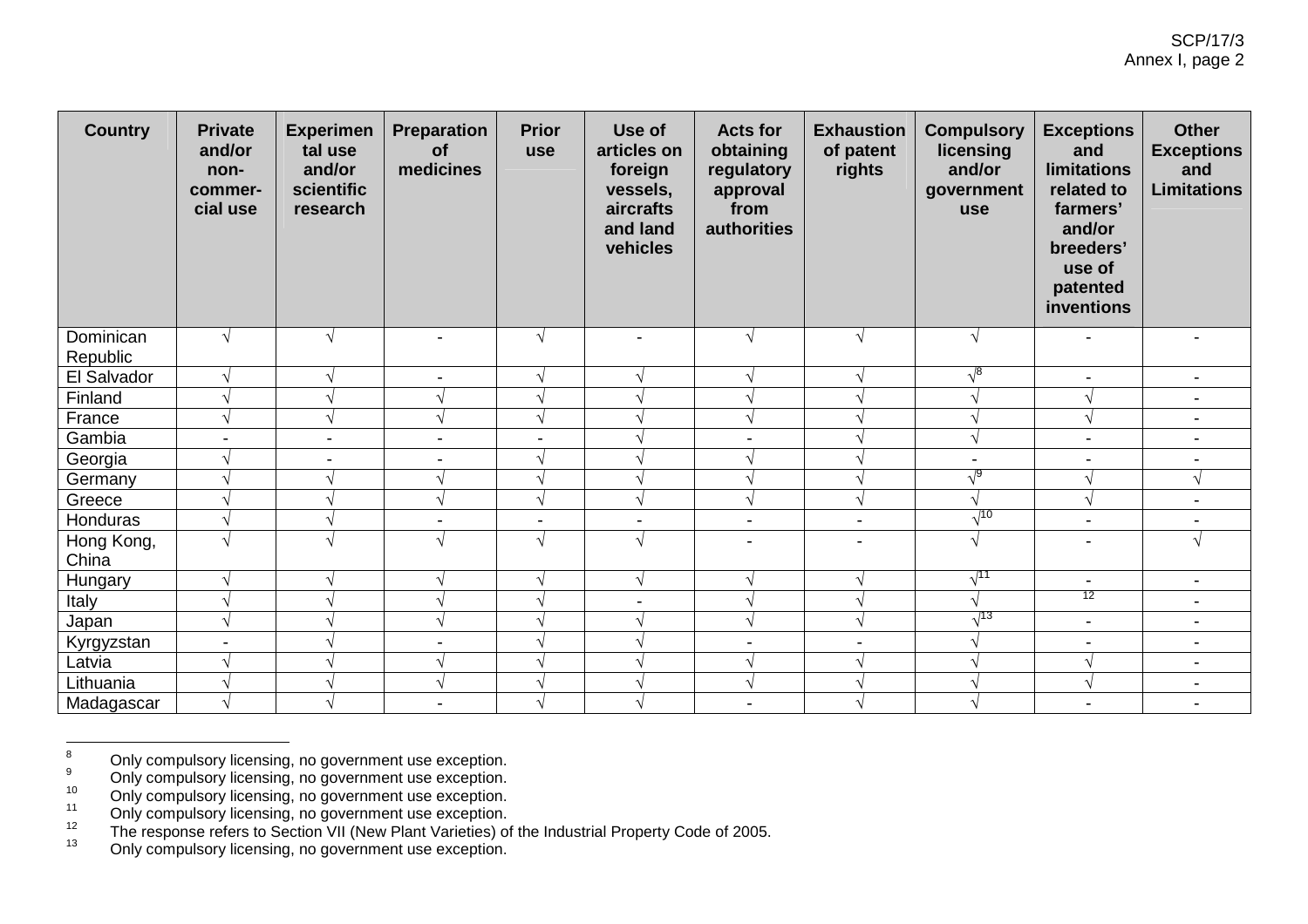| <b>Country</b> | <b>Private</b><br>and/or<br>non-<br>commer-<br>cial use | <b>Experimen</b><br>tal use<br>and/or<br>scientific<br>research | <b>Preparation</b><br><b>of</b><br>medicines | <b>Prior</b><br>use      | Use of<br>articles on<br>foreign<br>vessels,<br>aircrafts<br>and land<br>vehicles | <b>Acts for</b><br>obtaining<br>regulatory<br>approval<br>from<br>authorities | <b>Exhaustion</b><br>of patent<br>rights | <b>Compulsory</b><br>licensing<br>and/or<br>government<br><b>use</b> | <b>Exceptions</b><br>and<br><b>limitations</b><br>related to<br>farmers'<br>and/or<br>breeders'<br>use of<br>patented<br>inventions | <b>Other</b><br><b>Exceptions</b><br>and<br><b>Limitations</b> |
|----------------|---------------------------------------------------------|-----------------------------------------------------------------|----------------------------------------------|--------------------------|-----------------------------------------------------------------------------------|-------------------------------------------------------------------------------|------------------------------------------|----------------------------------------------------------------------|-------------------------------------------------------------------------------------------------------------------------------------|----------------------------------------------------------------|
| Mexico         | $\mathcal{A}$                                           |                                                                 | $\blacksquare$                               | V                        | $\sqrt{ }$                                                                        |                                                                               | N                                        | $\sqrt{14}$                                                          | $\sqrt{ }$                                                                                                                          | $\overline{\phantom{a}}$                                       |
| Monaco         | $\blacksquare$                                          |                                                                 | Ξ.                                           | $\overline{\phantom{a}}$ | $\blacksquare$                                                                    | -                                                                             | $\blacksquare$                           | $\sqrt{15}$                                                          | $\overline{\phantom{a}}$                                                                                                            | $\blacksquare$                                                 |
| Morocco        | $\sqrt{ }$                                              |                                                                 | $\sqrt{ }$                                   | V                        | $\sqrt{ }$                                                                        |                                                                               | N                                        |                                                                      | $\blacksquare$                                                                                                                      | $\overline{\phantom{a}}$                                       |
| Netherlands    | $\overline{\mathcal{N}}$                                |                                                                 | ۰.                                           | $\sim$                   | $\sqrt{ }$                                                                        |                                                                               |                                          | $\sqrt{ }$                                                           | $\sqrt{16}$                                                                                                                         | ÷                                                              |
| (and Curaçao   |                                                         |                                                                 |                                              |                          |                                                                                   |                                                                               |                                          |                                                                      |                                                                                                                                     |                                                                |
| and St.        |                                                         |                                                                 |                                              |                          |                                                                                   |                                                                               |                                          |                                                                      |                                                                                                                                     |                                                                |
| Maarten)       |                                                         |                                                                 |                                              | 17                       |                                                                                   |                                                                               |                                          |                                                                      |                                                                                                                                     |                                                                |
| New Zealand    | $\overline{\phantom{a}}$                                |                                                                 | $\blacksquare$                               |                          | V                                                                                 |                                                                               | $\sqrt{^{18}}$                           |                                                                      |                                                                                                                                     |                                                                |
| Oman           | $\sqrt{ }$                                              |                                                                 | $\blacksquare$                               | V                        | $\sqrt{ }$                                                                        |                                                                               | N                                        |                                                                      | 19                                                                                                                                  |                                                                |
| Pakistan       | $\overline{\phantom{a}}$                                |                                                                 | $\blacksquare$                               |                          |                                                                                   |                                                                               |                                          |                                                                      | $\blacksquare$                                                                                                                      |                                                                |
| Portugal       |                                                         |                                                                 |                                              |                          | V                                                                                 |                                                                               |                                          |                                                                      | $\sqrt{ }$                                                                                                                          | 20                                                             |
| Republic of    | $\lambda$                                               |                                                                 |                                              | $\Delta$                 | V                                                                                 |                                                                               |                                          |                                                                      | 21                                                                                                                                  |                                                                |
| Korea          |                                                         |                                                                 |                                              |                          |                                                                                   |                                                                               |                                          |                                                                      |                                                                                                                                     |                                                                |
| Republic of    | $\sqrt{ }$                                              | V                                                               | V                                            | $\sqrt{ }$               | $\sqrt{ }$                                                                        | ۰                                                                             | $\sqrt{}$                                | $\sqrt{ }$                                                           | $\sqrt{ }$                                                                                                                          | -                                                              |
| Moldova        |                                                         |                                                                 |                                              |                          |                                                                                   |                                                                               |                                          |                                                                      |                                                                                                                                     |                                                                |
| Russian        | $\sqrt{ }$                                              | $\sqrt{ }$                                                      | $\sqrt{ }$                                   | $\sqrt{}$                | $\sqrt{ }$                                                                        | $\blacksquare$                                                                | $\sqrt{}$                                | $\sqrt{ }$                                                           | $\blacksquare$                                                                                                                      | $\sqrt{ }$                                                     |
| Federation     |                                                         |                                                                 |                                              |                          |                                                                                   |                                                                               |                                          |                                                                      |                                                                                                                                     |                                                                |

<sup>14</sup><sup>14</sup> Only compulsory licensing, no government use exception.<br><sup>15</sup> Only compulsory licensing, no government use exception.

 $^{15}$  Only compulsory licensing, no government use exception.<br> $^{16}$  Only exception relating to the formers' use of patented in w

<sup>&</sup>lt;sup>16</sup> Only exception relating to the farmers' use of patented inventions, no exception relating to the breeders' use of patented inventions.

While there is no prior use exception, a prior secret use constitutes a ground for revocation of the patent.<br><sup>18</sup>

 $T^{\circ}$  The applicable type of exhaustion regime is uncertain.

Only exception relating to the farmers' use of patential.<br>
<sup>19</sup> Only exception relating to the breeders' use of patented inventions, no exception relating to the breeders' use of patented inventions.<br>
While there is no gov

While there is no government use exception, the response refers to the law regarding the expropriation of patents.<br>21 The acceptors refers to acceptions available wader the Read lady trade at

The response refers to exceptions available under the Seed Industry Act.